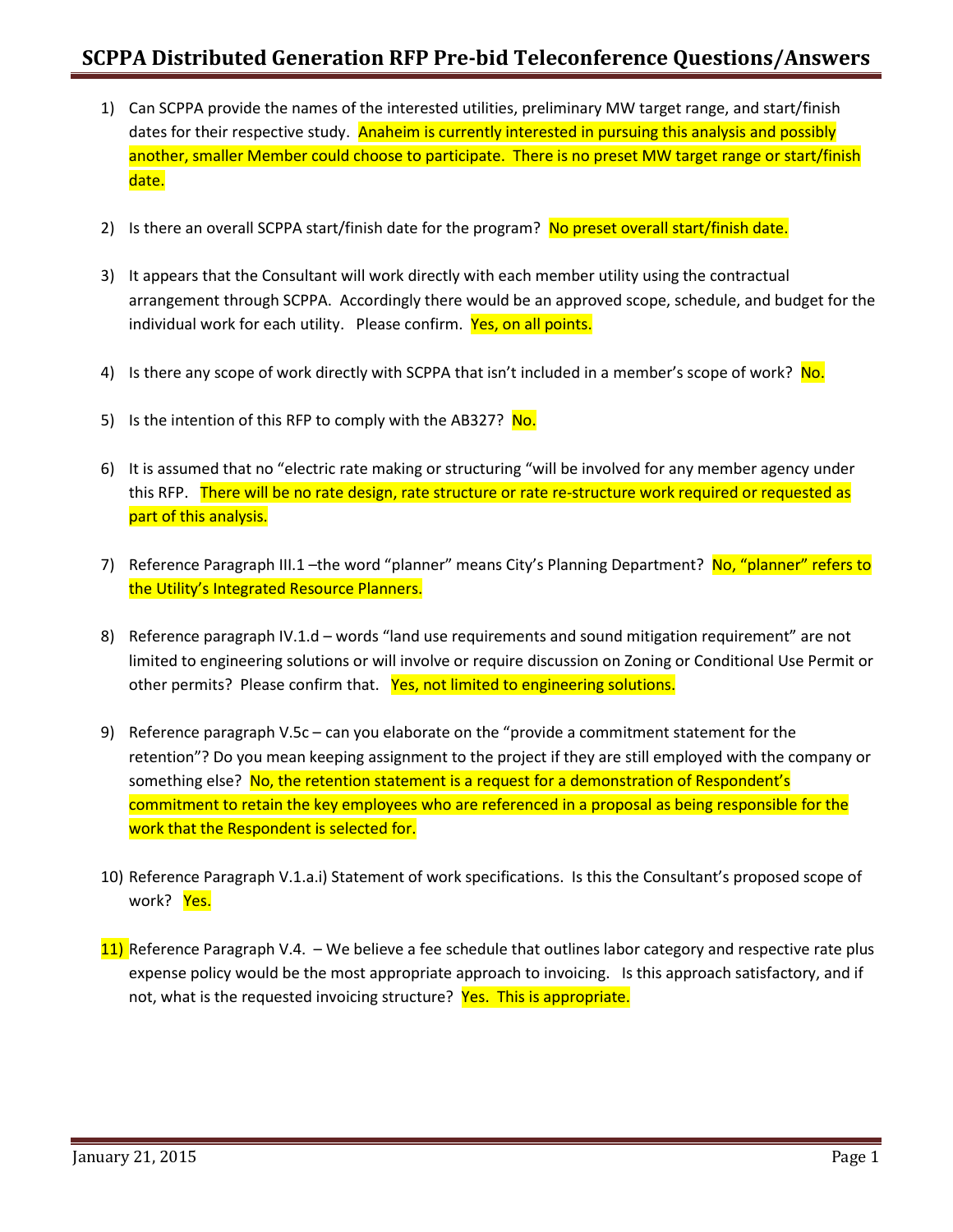- 12) Reference VII.3. What is the SCPPA approach to combining proposals? Is this an approach to award two or more consultant contracts to cover the interests of the members? We assume one Consultant's activities would not be comingled with another or be dependent on another Consultant's activity. Yes, it would be possible to hire more than 1 firm or individual to perform various tasks or "pieces" of the work. It is also possible in such a scenario that one contractor could be reliant on the work of another – but SCPPA and the Participating Member(s) would be responsible to coordinate such dependent work efforts.
- 13) Reference VII.12. Please explain SCPPA's how a performance security requirement would be applied by SCPPA? An example could be a bonding requirement that provides surety to Member(s) of work completion, if not by the contracted Respondent then by someone else –should the contracted Respondent fail to perform tasks/responsibilities.
- 14) For resources estimate purpose what is the maximum number of SCPPA member agencies consulting firm will work concurrently under this RFP? There is no maximum number of possible participating Members.
- 15) What is the probability of working concurrently for 4 or more member agencies or LADWP and IID during the same time frame? There is limited probability of 4 or more Members participating at any one time. LADWP and IID would determine their own need for similar own analyses that would be separate and distinct – but it is unanticipated at this time. There is a potential for another Member, smaller than Anaheim, to consider developing a similar study for their municipality in the future.
- 16) Section III. Areas of Interest: Is there an estimate of the number of SCCPA Member Cities that are expecting to participate in this analysis? No. (see above)
- 17) Which SCPPA Members are expected to participate? Anaheim and possibly another, smaller Member.
- 18) Section III. 1. Comprehensive Analysis: Do the SCPPA Member Cities that will be participating in this analysis have any preferences or restrictions on the type of modeling software that the consultant will use to conduct the DG analysis? There are no preferences or restrictions.
- 19) Section III. 2. Analysis Criteria: Will these DG projects be third party owned or city owned? DG Projects could be owned by a third party, but most likely city-owned.
- 20) Will SCPPA consider IPP projects that will sell electricity to SCPPA member city as well as wholesale market? No, we not considering IPP projects at this time.
- 21) Section IV. 1.a. Possible Sites: 1.a. states "Sites within the Member City's distribution system that will support various DG technologies." If a member owns and operates transmission and/or sub-transmission systems, will these facilities be included in the site comparison analysis? Only distribution level systems will be included.
- 22) What system voltages will be included in this analysis? Specific voltage levels have not been determined.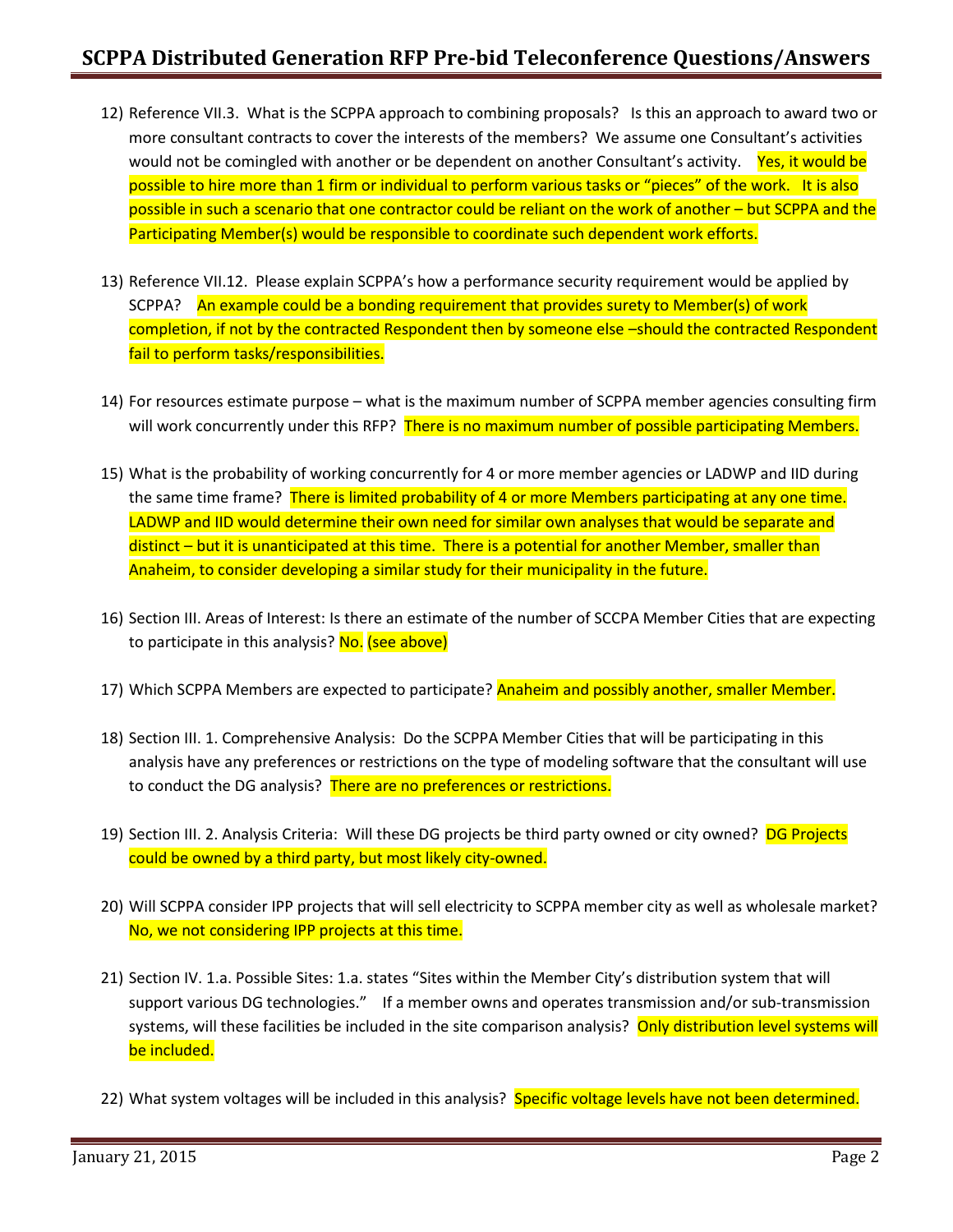- 23) Section IV. 1.d. Considerations: Will this study require load analysis for each distribution node on 24/7 x 365 days for intermittent generation alternatives? Yes. Distribution node load analysis is required for intermittent generation.
- 24) Does SCPPA have access to natural gas supply line data in their territory for gas fired plant to do gas capacity and pressure analysis or will this be the responsibility of the consultant to research this? No, SCPPA does not have natural gas line data and if needed would be the responsibility of consultant.
- 25) Section IV. 1.e. Validation of Recommendations: Over what time period will the DG vs. central generation alternatives be validated? The proposed DG projects could be incremental and may come on-line over a period spread across 2-4 years. However, the time period has not yet been specified or finalized, and SCPPA is willing to consider reasonable suggestions for inclusion to the study.
- 26) Section IV. 1.f. Cost Analysis: Will the Member Cities that are participating in this study provide the necessary historical data and the criteria or guidelines for calculating their forecasted transmission service charges? Participants may not be able to provide historical data, but can supply guidelines for calculating.
- 27) Section V. 4. Fees: Since the scope is still to be determined, can you please clarify the pricing approach that is to be used by bidders? Is this a fixed price bid proposal or do we provide hourly rates only? Both ... Pricing should include a total fixed cost, but should be justified as described in Section V.4.
- 28) Which utilities will be involved? At this time Anaheim and possibly one other, smaller utility.
- 29) Will SCCPA provide information on potential sites for each municipality? No
- 30) Will SCCPA provide detailed distribution system data current state and planned expansion? As is available
- 31) Will SCCPA provide detailed information on the existing fuel supply infrastructure? No
- 32) What time period are we looking at? 5-10-15 years out? Most likely 2-4 year spread
- 33) Is SCCPA seeking detailed modeling of options for each utility and potential site or is a higher level assessment envisioned? Modeling is expected, as is deemed necessary by Respondent
- 34) Will the study include a detailed assessment of how reliability metrics are expected to change as a result of alternative resource additions, e.g. CPS1 and CPS2 metrics and/or probability of outages on distribution circuits? Most likely, yes
- 35) For cases with potential synergies in the use of steam or hot water, will SCCPA provide information on existing industrial/commercial users of steam and hot water within the respective municipalities? No
- 36) Is there a budget for this work? Undefined As written, the scope could entail substantial costs. Agreed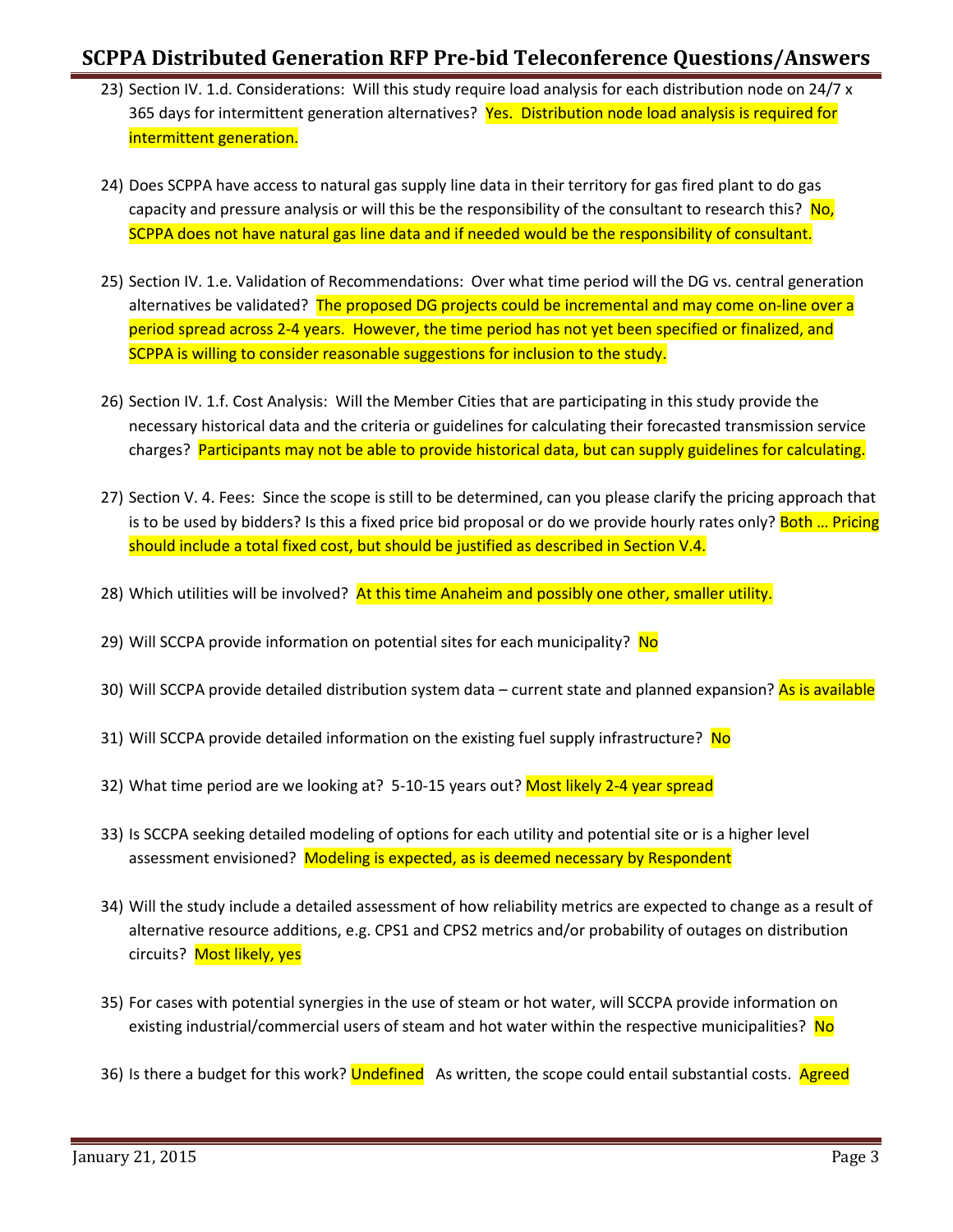- 37) Is this an SCPPA study? Or a template for working with each member who chooses to participate? A template for working with each member who chooses to participate
- 38) Will one supplier be chosen for all members? Possibly, but not required
- 39) Is there a timeline for the entire scope? There is no set start or stop date Or will member cities have specific timelines they are targeting? Yes, this would be expected to eventually be determined
- 40) Are there specific suppliers and/or service organizations with which respondents will need to coordinate...e.g. pre-existing relationships that will need to be incorporated in the project plan(s)? None at this time
- 41) Are specific distribution analysis tools and databases expected to be used for distribution system feasibility assessments? No preferences or restrictions
- 42) Would performing the study preclude other related businesses from offering products & services for the solutions? Expecting that any related procurement would be through a competitive process, this is not seen to be a conflict. But, Respondents should not be reliant solely on proprietary or related products/services to meet the DG resource needs of Participating Member(s)
- 43) Would the prospect of fully integrated solutions be a positive factor? Integrated solutions can be valuable but will be assessed on a case by case basis.
- 44) Are there Minority Business requirements? No requirements, but minority businesses will receive proper consideration.
- 45) Will there be a cutoff date for questions? Yes, February 16, 2015 1 week prior to the Response due date of February 23, 2015.
- 46) Would winners of the current RFP be precluded from bidding on projects (or offering proposals) that would result from the consultation? No, as stated above, Expecting that any related procurement would be through a competitive process, this is not seen to be a conflict.
- 47) Will there be a DBE requirement within a prime proposal if you are not a DBE? As stated in in Section VIII.5, "Respondents shall take reasonable steps (emphasis added) to ensure that all available business enterprises," … including DBEs … "have an equal opportunity to compete for and participate in the work being requested by this RFP." There is no requirement for the primary Respondent to be a Disadvantaged Business Enterprise
- 48) On the top of page 2 of the RFP, demand-side resources are mentioned. With respect to the services requested in this RFP, does SCPPA make a distinction between distributed generation and demand-side resources? Yes, distributed generation is distinct and different than demand-side resources, including load shifting technologies referenced above.